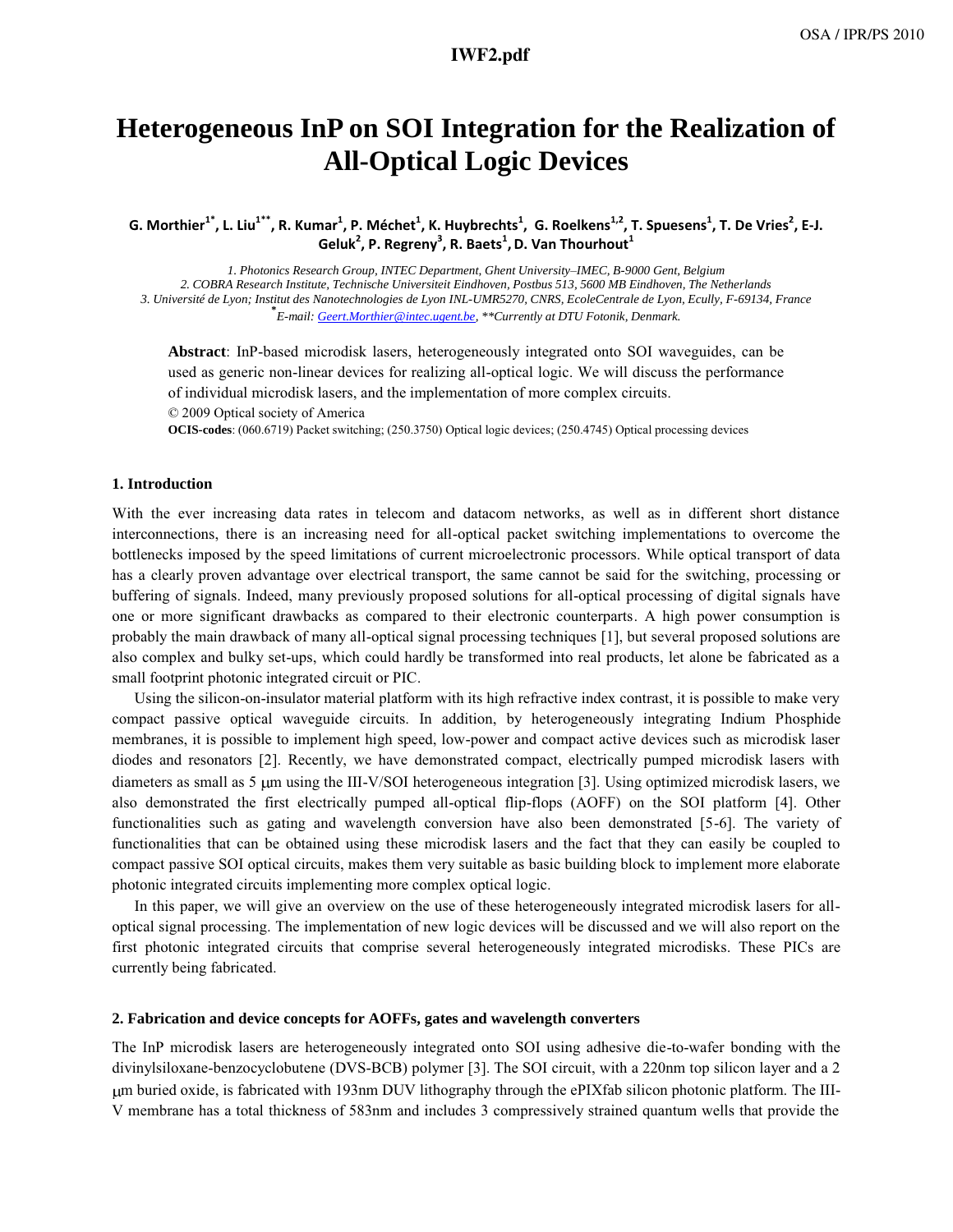# **a22\_1.pdf IWF2.pdf**

TE mode gain and a tunnel junction for a low loss p-contact. Figure 1(a) shows schematic drawings of the entire circuit and the bonded microdisk lasers. The light from the lasers is coupled to straight SOI waveguides, which are then coupled to single mode fiber using grating couplers.

The AOFF operation is based on the switching between clockwise (cw) and counter clockwise (ccw) whispering gallery modes. To obtain unidirectional operation (cw or ccw), the coupling between the cw and ccw modes must be very small and the internal power density must be sufficiently high [7]. In our microdisks, large internal power density results from the good mode confinement of the InP membrane due to the high index contrast. We also avoided degradation due to heating at higher currents, by making the Au layer of the top contact thick (600nm) and using it as heat sink. Since the whispering gallery mode is confined to the edge of the disk, this top metal does not result in substantial optical absorption loss. The coupling between cw and ccw modes was minimized by reducing the surface sidewall roughness using an optimized lithography and etching process. Figure 1(b) shows the light power measured from the lhs and rhs grating couplers as a function of the injected current. Unidirectional operation is obtained for currents above 1.7 mA. Due to their small dimensions, the spectrum of the laser light shows a good single mode behavior with a side mode rejection above 40 dB and free spectral range of 30 nm.



Fig. 1. (a) Schematic structure of the InP microdisk laser coupled to an SOI waveguide and detail of the microdisk laser (inset) and (b) power inthe clockwise (black) and counter clockwise (blue) whispering gallery mode measured for a 7.5 m diameter disk . (From [4])

The same microdisk lasers can be used for all-optical gating or wavelength conversion. When used as all-optical gates, the microdisks are pumped below their threshold current or can be even without or with negative bias. The operation is based on shifts of the resonance frequency of the microdisk resonators by changing the carrier density and refractive index with an optical signal. The weak optical clock signal can then be routed to either the drop or through port. All-optical wavelength conversion is again achieved by biasing the microdisk lasers above threshold. A modulation at a pump wavelength, which corresponds with a nondominant lasing mode, is transferred to an inverted modulation at the dominant laser mode.

### **3. Switching Experiments**

Switching between cw and ccw operation in the microdisk based AOFF is achieved through short pulses that are injection locking the laser. For the switching experiments, we biased the laser at 3.5 mA, which is about twice the threshold for the unidirectional operation (1.7mA) and is chosen to avoid noise-induced switching. To test the switching speed and the switching energy, we used 100 ps long set and reset pulses as shown in Figure 2(a) and measured the laser output (shown in Figure 2(b)) with a high speed oscilloscope. Because the disk is only coupled to one straight waveguide, it is not possible to separate the switch pulses and the laser signal. Therefore the switch pulses always cover the transient of the microdisk signal, making it difficult to measure the exact switching times.